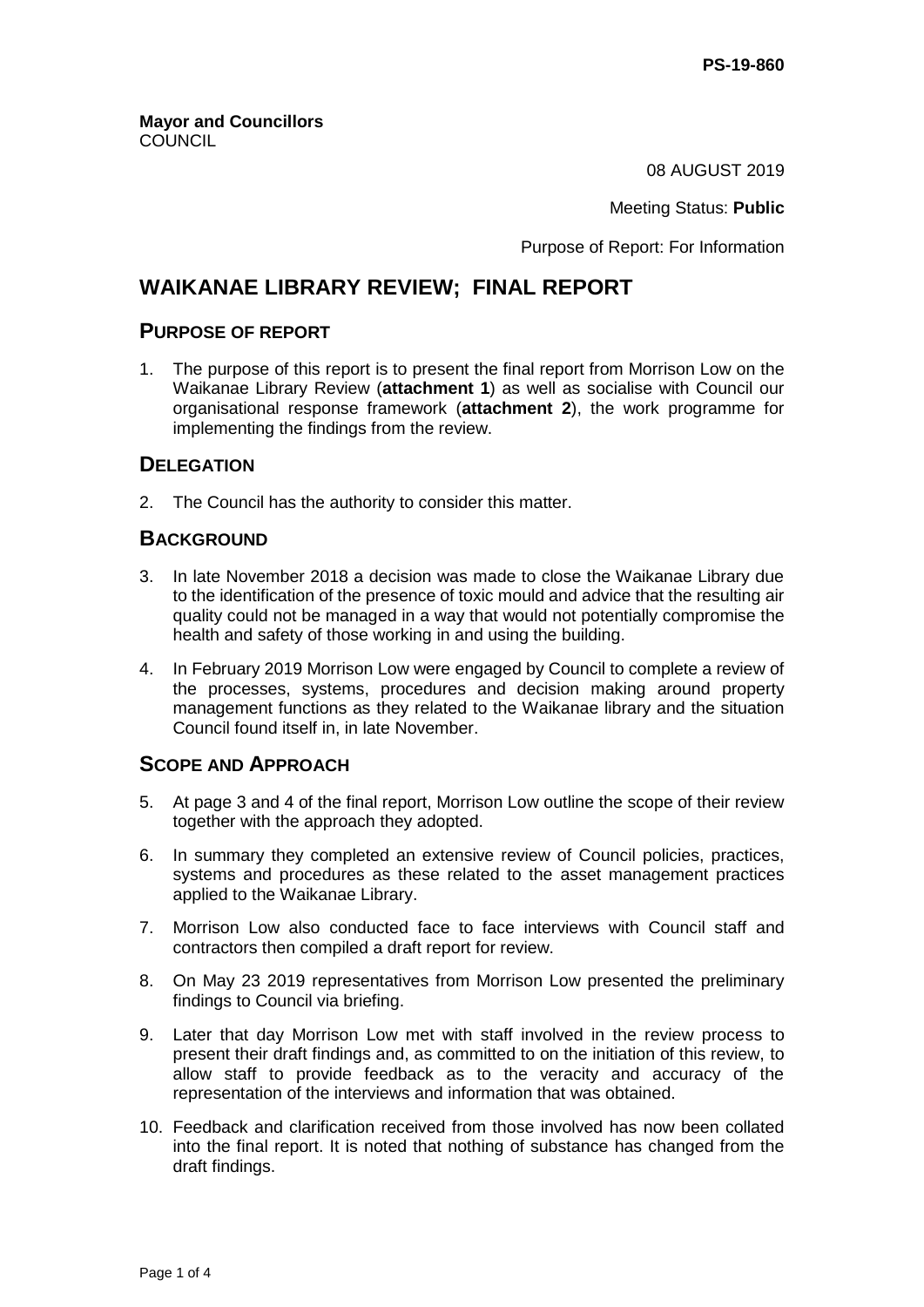## **FINDINGS AND RECOMMENDATIONS**

- 11. Page 1 of the final report provides a comprehensive executive summary. Key findings are tabulated on page 3.
- 12. Systemic breakdown of end to end asset management practices, procedures and risk based decision making, coupled with failure to escalate risk due to perceived financial constraints through the Council's Long Term Plan (LTP) and Annual Plan (AP) planning processes, overlaid with uncertainty around joint future capital projects with Mahara Gallery, led to the closure of the Waikanae Library.
- 13. The reviewers have expressed concern that the failings in this specific instance may potentially be replicated in other parts of the property portfolio.
- 14. The overall findings are accepted by staff, as are the twenty-four recommendations that Morrison Low make at page 25 of their report.
- 15. Council is advised that this situation is not unique to Kapiti in that property asset management largely takes a 'back seat' to major infrastructure asset management practices, resulting in similar property management issues being common across both central and local government.
- 16. Notwithstanding this, it is clear that our property asset management practices lack the maturity that is required.

## **OUR RESPONSE**

- 17. Officers have had several meetings with Morrison Low and have commissioned a programme of work which begins to implement the recommendations made.
- 18. **Attachment 2** provides an overview of the programme framework which will deliver the actions required to move us towards greater maturity in our property asset management practices and the delivery of a fit for purpose, safe and well maintained property portfolio.
- 19. The programme of work will be led by a programme manager, who will oversee a number of streams of work. Many of these work streams will be led by staff, while we will need, at times, to secure external contractor resource to deliver some of the activities, reviews, changes and actions.
- 20. Work has already commenced on the asset management 'practices review', a critical building block for future maturity and one of the priority actions identified by Morrison Low. Additionally, preparation is well advanced for the procurement of 'building condition and risk assessment survey' services.
- 21. As with similar programme management approaches, a framework is in place to provide oversight from a delivery perspective with six weekly progress reports to management, while quarterly progress reports will be provided to the Operations and Finance Committee.
- 22. It is anticipated that this work programme will continue over the next eighteen months and inform the 2021-2041 LTP process with regards strategic community facilities and how they are managed going forward.

## Tāngata whenua considerations

23. There are no considerations specific to Iwi other than those that are of concern to the community as a whole.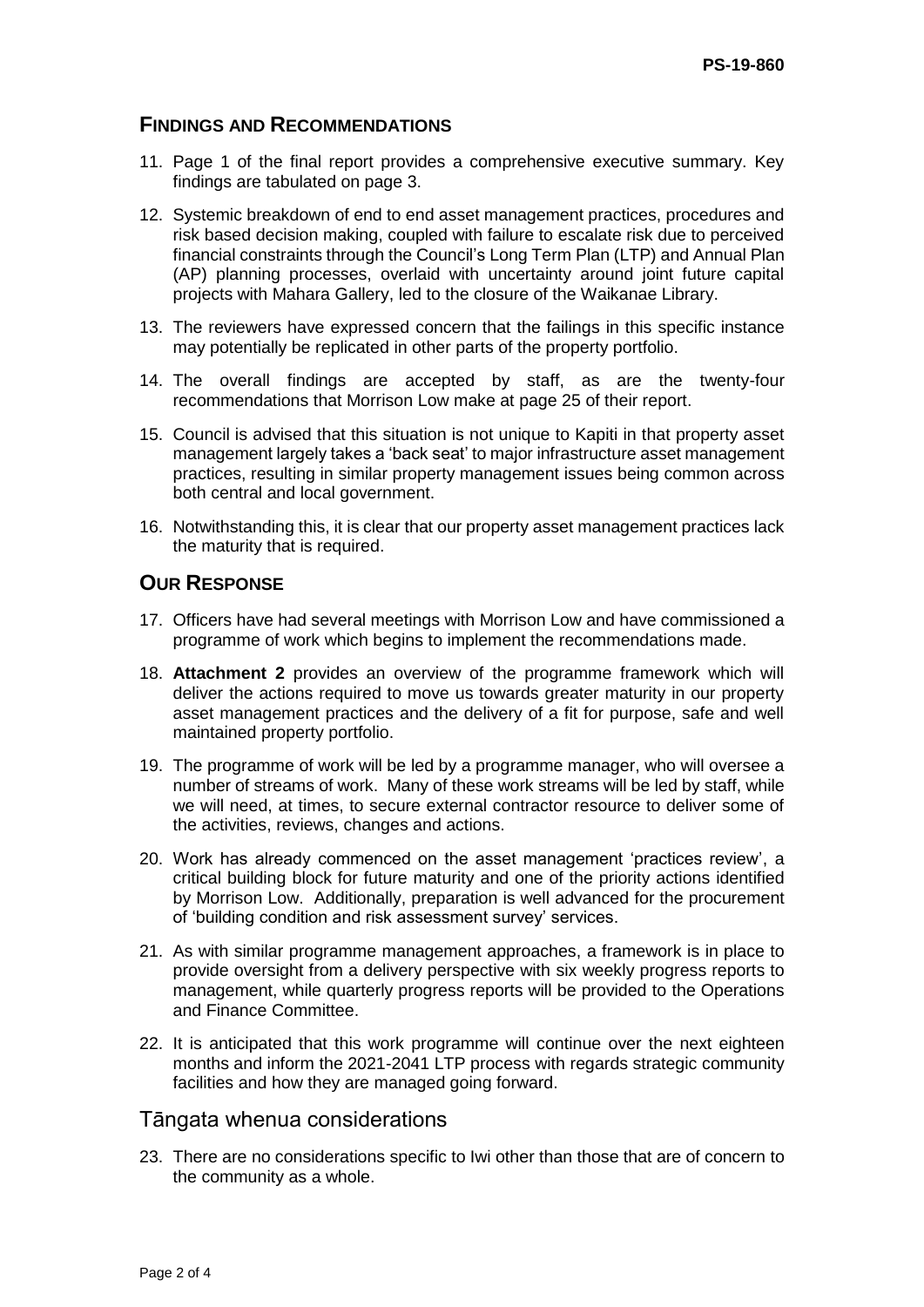24. However, as the programme of work develops more strategically, we will provide updates to Te Whakameninga O Kapiti in respect of the partnership we share and seek input into future planning around community facilities.

## Financial considerations

- 25. The costs for the first stages are being managed within existing budgets. The wider financial implications resulting from this portfolio of work are not yet known. When the asset management practices review is completed we will be in a position to better understand the cost in terms of the issues and opportunities that emerge from this work in conjunction with the broader response framework.
- 26. We will however bring quarterly reports to Committee and Council, where appropriate, and a clearer picture is anticipated to develop as the programme of work progresses.
- 27. We expect that findings and financial implications will largely inform the next Long Term planning process when a more strategic understanding of our property portfolio is developed.

#### **SIGNIFICANCE, COMMUNICATIONS AND ENGAGEMENT**

#### Significance policy

- 28. The subject of this report is of low significance, as it relates to the review report only.
- 29. As the programme of work develops it will become apparent whether or not Council's Significance and Engagement Policy is triggered or whether issues and opportunities identified can be addressed within the provisions of the current Long Term Plan.
- 30. Given that our programme of work will inform the next LTP we anticipate using the 2021-2041 LTP engagement and consultation processes to address the strategic opportunities that arise.

## **RECOMMENDATIONS**

- 31. It is recommended that Council:
	- Receive the final Morrison Low report, titled Waikanae Library Review;
	- Note the framework approach in Appendix 2 as the recommended organisational response that will deliver on the Morrison Low recommendations.

#### **Report prepared by Approved for submission**

James Jefferson Wayne Maxwell

**Group Manager Place and Space** **Chief Executive**